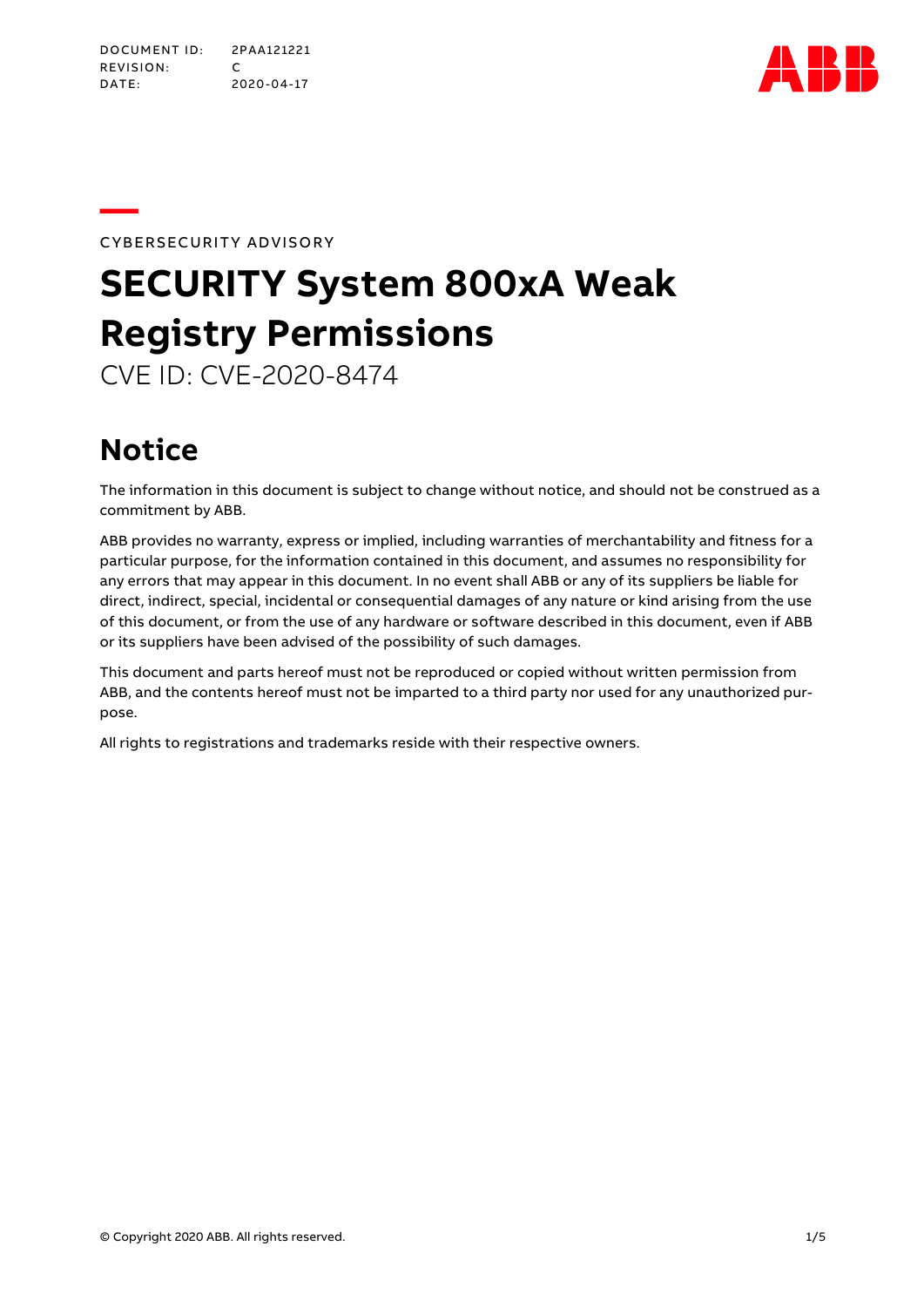# **Affected products**

System 800xA Base versions 6.0 and earlier

### **Vulnerability ID, Product Issue Number**

| <b>CVE ID</b> | <b>Product Issue Number</b> |
|---------------|-----------------------------|
| CVE-2020-8474 | 800xASYS-OL-5120-00197      |

# **Summary**

An update is available that resolves a privately reported vulnerability in the product versions listed above.

Low privileged users are allowed to read, modify, add and delete registry settings that are used to control system functionality. An authenticated attacker who successfully exploited this vulnerability could cause system functions to stop or to misbehave.

# **Vulnerability severity**

The severity assessment has been performed by using the FIRST Common Vulnerability Scoring System (CVSS) v3. The CVSSEnvironmental Score, which can affect the vulnerability severity, is not provided in this advisory since it reflects the potential impact of a vulnerability within the end-user organizations' computing environment; end-user organizations are therefore recommended to analyze their situation and specify the Environmental Score.

| CVSS v3 Base Score:                | 7.8 (High)                                                                                                |
|------------------------------------|-----------------------------------------------------------------------------------------------------------|
| CVSS v3 Temporal Score: 7.5 (High) |                                                                                                           |
| CVSS v3 Vector:                    | AV:L/AC:L/PR:L/UI:N/S:U/C:H/I:H/A:H/E:H/RL:O/RC:C                                                         |
| CVSS v3 Link:                      | https://www.first.org/cyss/calcula-<br>tor/3.0#CVSS:3.0/AV:L/AC:L/PR:L/UI:N/S:U/C:H/I:H/A:H/E:H/RL:O/RC:C |

NVD Summary Link: <https://web.nvd.nist.gov/view/vuln/detail?vulnId=CVE-2020-8474>

## **Recommended immediate actions**

ABB recommends changing any user account passwords which are suspected to be known by an unauthorized person. Interactive logon (both local and remote) is recommended to be disabled for the service account.

The vulnerability is corrected in System 800xA Base 6.1. The vulnerability is planned to be corrected in the next release on the 6.0.3 LTS track after 6.0.3.3.

Please note that the vulnerability can only be exploited by authenticated users, so customers are recommended to ensure that only authorized persons have access to user accounts in System 800xA.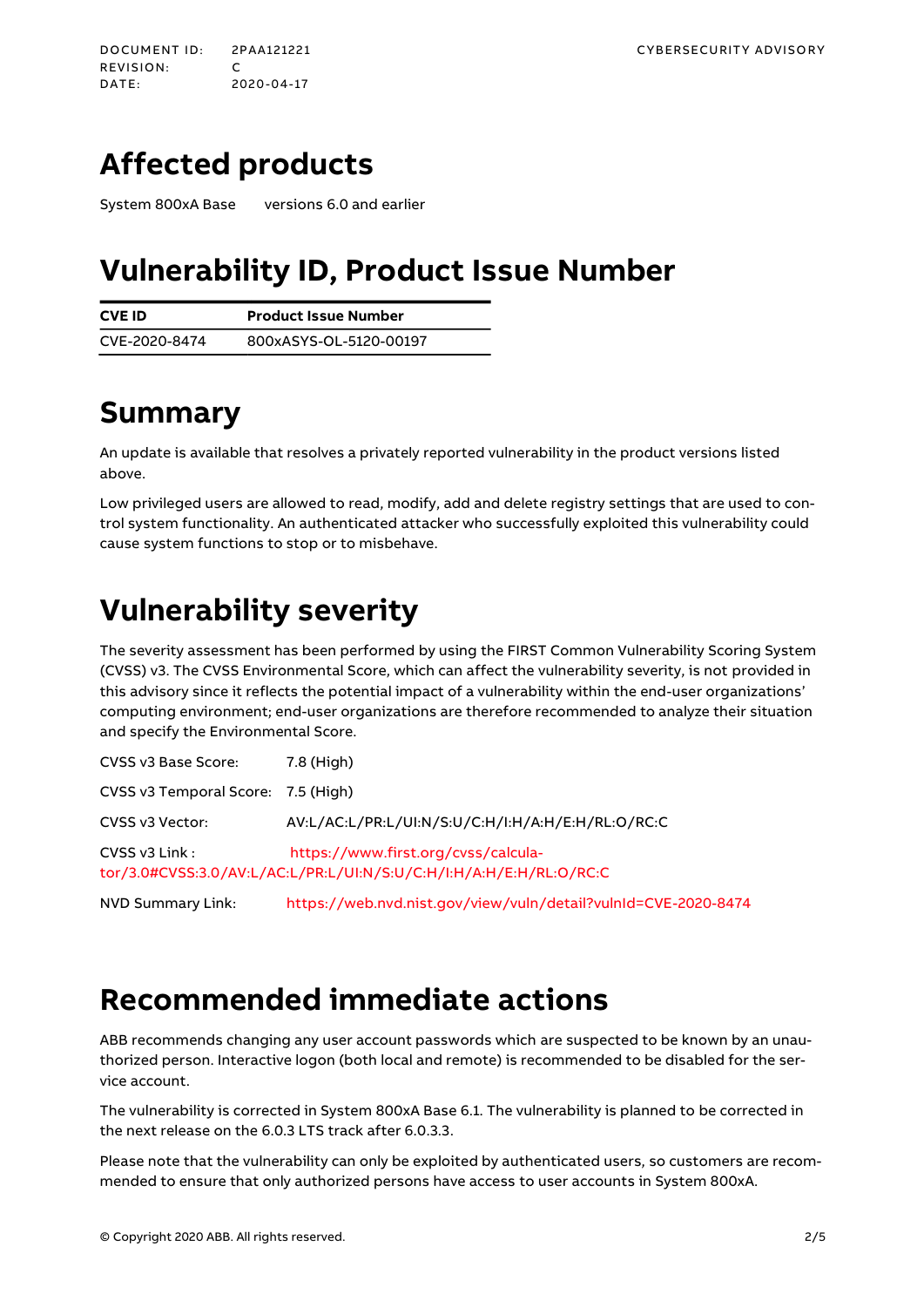# **Vulnerability details**

Access control settings for parts of the Windows registry handled by System 800xA, allow low privileged users to read, modify, add or delete content used by system functions.

An authenticated attacker who successfully exploited the vulnerabilities could cause different systems to malfunction.

# **Mitigating factors**

As described above, the mitigating factor is that an attacker needs to be able to login to an account in the system, so the primary mitigation is to ensure that only authorized persons have access to user accounts on the system nodes. This also includes any user accounts accessing the system via remote tools like Remote Desktop.

More information on recommended practices can be found in section [References.](#page-3-0)

### **Workarounds**

There are no workarounds for this vulnerability, only mitigating actions. The products require an update to fully remedy the vulnerability.

# **Frequently asked questions**

#### **What is the scope of the vulnerability?**

An attacker who successfully exploited this vulnerability could escalate his/her privileges, cause system functions to stop or malfunction.

#### **What causes the vulnerability?**

The vulnerability is caused by weak access control lists for registry settings allowing low privileged users to modify system settings.

#### **What might an attacker use the vulnerability to do?**

An attacker who successfully exploited this vulnerability could escalate his/her privileges, cause the affected system node to stop or become inaccessible.

#### **Can functional safety be affected by an exploit of this vulnerability?**

No, exploits of this vulnerability cannot affect the integrity of any safety function in System 800xA.

#### **How could an attacker exploit the vulnerability?**

An attacker could try to exploit the vulnerability by logging in to an 800xAnode and modify the registry in such a way that the system will load access malicious code, which will be executed as part of the system.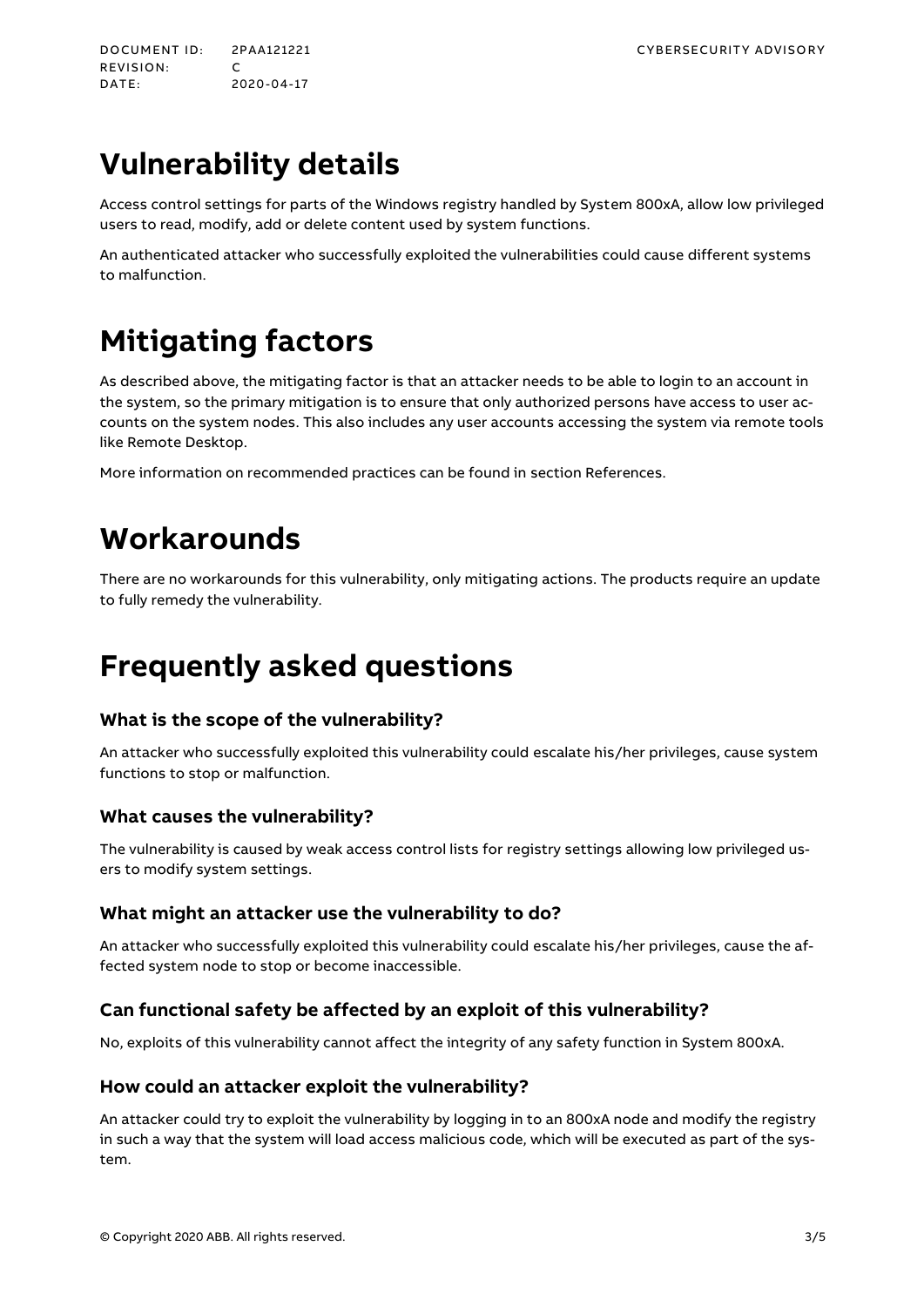<span id="page-3-0"></span>REVISION: C<br>DATE: 20 DATE: 2020-04-17

#### **Could the vulnerability be exploited remotely?**

Yes, an attacker who has network access and access to an account that can login to the system node remotely could exploit this vulnerability. Recommended practices include that process control systems are physically protected, have no direct connections to the Internet, and are separated from other networks by means of a firewall system that has a minimal number of ports exposed. See Mitigating factors.

#### **What does the update do?**

The update removes the vulnerability by ensuring that the access control list limits access for the registry information.

#### **When this security advisory was issued, had this vulnerability been publicly disclosed?**

No, ABB received information about this vulnerability through responsible disclosure.

#### **When this security advisory was issued, had ABB received any reports that this vulnerability was being exploited?**

No, ABB had not received any information indicating that this vulnerability had been exploited when this security advisory was originally issued.

### **Acknowledgement**

ABB thanks William Knowles at Applied Risk for helping to identify the vulnerabilities and protecting our customers.

### **References**

3BSE080520\* System 800xA, Security Deployment Guide.

3BSE041389\* 800xA System, Engineering Planning and Concepts.

3BSE034463\* System 800xA Network Configuration.

### **Support**

For additional instructions and support please contact your local ABB service organization. For contact information, see [www.abb.com/contactcenters.](http://www.abb.com/contactcenters)

Information about ABB's cybersecurity program and capabilities can be found at [www.abb.com/cyber](http://www.abb.com/cybersecurity)[security.](http://www.abb.com/cybersecurity)